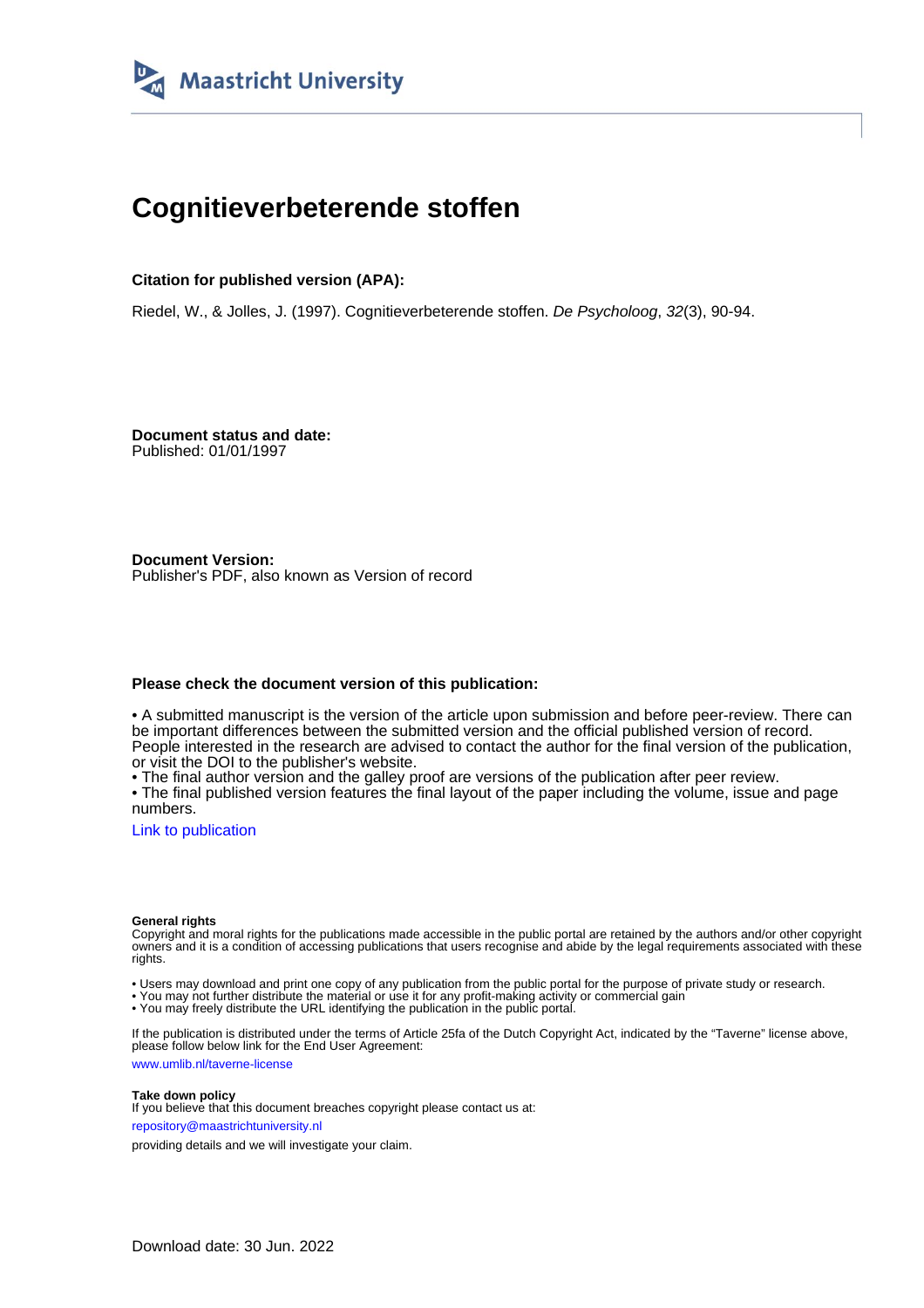## Cognitieverbeterende stoffen

## Wim Riedel en Jellemer Jolles

In een aantal grote westerse landen is het eerste geneesmiddel tegen de ziekte van Alzheimer geregistreerd. Deze registratie vormt een mijlpaal in de ontwikkeling van geneesmiddelen die primair tot doel hebben cognitieve functies te verbeteren. In dit artikel wordt een globaal overzicht gegeven van de stand van zaken op dit gebied. Bovendien wordt dieper ingegaan op de werking van cholinerge farmaca en hun effecten op cognitie.

In 1993 is in de Verenigde Staten het middel tacrine (Cognex®) geregistreerd als eerste geneesmiddel tegen de ziekte van Alzheimer. Het klinisch onderzoek naar de effectiviteit van dit middel heeft als belangrijkste uitkomstmaat de score op het cognitieve gedeelte van de Alzheimer's Disease Assessment Scale (Stern et al., 1994). Dit betekent dat dit middel therapeutisch in eerste instantie is gericht op de cognitieve functies van de patiënten. Uiteraard probeert men met dit middel ook de gedragsstoornissen bij de ziekte van Alzheimer te behandelen, maar in dit artikel belichten we alleen de effecten van psychofarmaca op cognitieve functies. Uit klinisch geneesmiddelenonderzoek is gebleken dat tacrine de cognitieve achteruitgang bij Alzheimerpatiënten in ieder geval kan vertragen. Daar staat tegenover dat relatief veel patiënten de bijwerkingen op de leverfunctie niet verdragen (Wagstaff & McTavish, 1994). De kostenbatenanalyse die men in zo'n geval kan maken, heeft een aantal landen bij gebrek aan bestaande effectieve therapie doen besluiten tacrine te registreren. Deze registratie kan revolutionair worden genoemd vanwege haar impact op het investeringsgedrag van farmaceutische industrieën. Als gevolg van de registratie van tacrine zullen er de komende jaren ongetwijfeld meer en betere varianten worden ontwikkeld (Davis et al., 1995). De sceptici - en die bevinden zich voor een belangrijk deel ook in Nederland omdat het middel hier niet is geregistreerd - wijzen op de bijwerkingen, het geringe effect en het louter symptoombestrijdende karakter van deze farmacotherapie. Bovendien mag hardop worden gezegd dat de oogst wel wat mager is na dertig jaar onderzoek, waarbij om de zoveel jaar van de daken werd geschreeuwd dat 'de geheugenpil' er nu echt aan zat te komen (Bylinski, 1986).

#### Noötropica, 'cognition enhancers' en 'smart drugs'

De term noõtropica is in 1963 geïntroduceerd bij de ontwikkeling van piracetam. Op grond van de kenmerken van deze stof werden noötropica omschreven als stoffen die 'geheugen en leren bevorderen, tot een facilitatie van communicatie tussen de hemisferen leiden, neuroprotectie tot gevolg hebben, en zo goed als geen bijwerkingen hebben.'

(Giurgea, 1972) Uitgaande van deze eigenschappen ligt het voor de hand dat deze stoffen als therapeutische doelen het tegengaan van cognitieve veroudering en dementie hebben. Sindsdien zijn vele nieuwe stoffen ontwikkeld met ditzelfde doel. De meeste voldeden niet aan de definitie van noötropica en in de Angelsaksische literatuur spreekt men dan ook sinds enige tijd over cognition enhancers, die primair gedefinieerd zijn in termen van hun effect. Veel stoffen, zoals bijvoorbeeld cafeïne en nicotine, hebben ook cognitieverbeterende eigenschappen (Riedel et al., 1995). Aspecten van cognitieverbetering kunnen ook worden bereikt met psychostimulantia en antidepressiva, maar deze stoffen worden geen cognition enhancers genoemd omdat dat niet hun meest karakteristieke werking is. De term noötropica wordt nog wel gebruikt maar verwijst vrijwel uitsluitend naar de piracetam-achtige stoffen die de racetam-substructuur (2oxopyrrolidineacetic acid derivaat) bevatten (Gouliaev & Senning, 1994).

De centrale these rond smart drugs is dat men door gebruik ervan cognitief of intellectueel boven het normale niveau zou kunnen uitstijgen (Dean et al., 1993). Bij noötropica en cognition enhancers wordt vooral gedacht aan verbetering van het cognitief functioneren uitgaande van een suboptimaal niveau. De onderliggende idee is die van reversibele cognitieve capaciteitsvermindering die kan worden veroorzaakt door veroudering, vermoeidheid, depressie, zuurstoftekort, enzovoort. Noötropica en cognition enhancers zouden de aanwezige cognitieve capaciteit ('resources') weer optimaal doen benutten.

De term 'smart drugs' verwijst naar dezelfde noötropica en cognition enhancers, maar binnen een subcultuur van gebruik en gebruikers die niet zozeer door de wetenschap, maar vooral door de commercie en door zichzelf voor de gek wordt gehouden. Zo bestaan er in Nederland smart drug shops, waar - veelal illegaal - middelen als piracetam, vasopressine en l-deprenyl, worden verkocht. Deze middelen hebben in onderzoek wellicht een aantal keren een positief effect laten zien, maar evenzovele keren niet. Baat het niet dan schaadt het niet, zou je zeggen. Er is echter reden om aan te nemen dat het in sommige gevallen wel schaadt. L-deprenyl bijvoorbeeld, heeft zelf geen directe schadelijke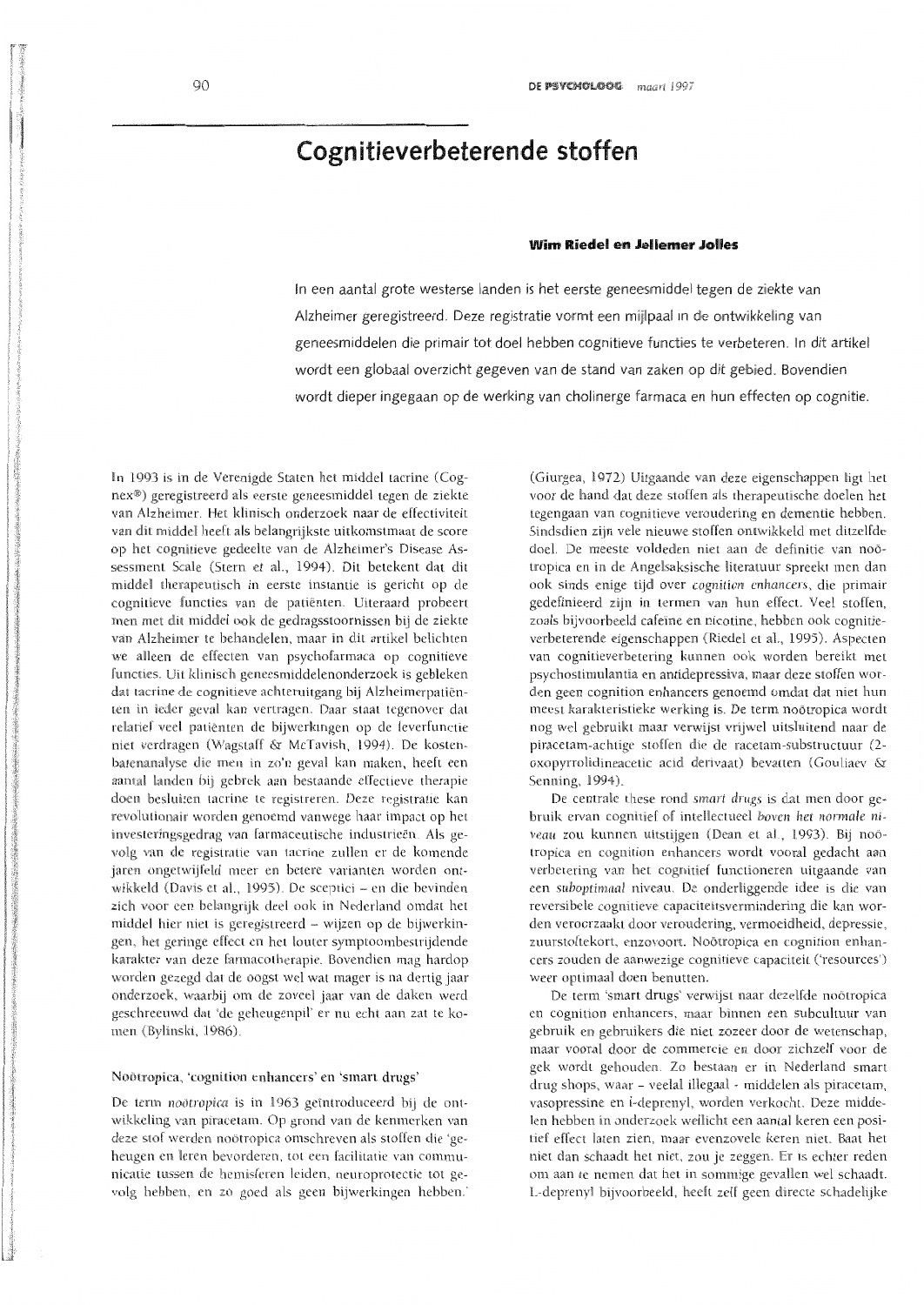bijwerking, maar zou wel de bijwerkingen van andere medicijnen of genotsmiddelen kunnen versterken (Schneider et al., 1994). Daarnaast kan men zich afvragen: waarom geld uitgeven aan iets dat niet werkt? Zo is er op dit moment een enorme hype rond zogenaamde, overigens volstrekt legale en onschadelijke, smart drinks als Red Bull® en Black Booster®, die worden aangeprezen omdat ze 'mega-hoeveelheden' cafeïne en guarana zouden bevatten. Niets is minder waar. De hoogste cafeïneconcentratie (het guarana-actieve gedeelte incluis) in deze drankjes is 320 mg per liter. In een normaal blikje van 0,25 liter zit dus maximaal 80 mg cafeïne, hetgeen minder is dan in een kopje koffie dat volgens standaardrecept 85 mg cafeïne bevat (Schaafsma, 1989). Ter vergelijking, een goed gezette espresso bevat 180 mg cafei $ne$ 

## Therapeutische categorieën en doelgroepen

De ontwikkeling van cognitieverbeterende stoffen suggereert dat er therapeutische categorieën bestaan waarvoor deze middelen zijn bestemd. Hierboven is de ziekte van Alzheimer genoemd. Afgezien van de genoemde twijfels over de effectiviteit van de middelen, zijn pogingen om psychofarmaca te ontwikkelen die effectief zijn tegen 'normale cognitieve veroudering' (ouderdomsvergeetachtigheid), veelal gestrand op de onmogelijkheid ze als zodanig te registreren. Want ouderdomsvergeetachtigheid is geen erkend ziektebeeld.

Deze problematiek hangt samen met het wereldwijde gebrek aan consensus over de onderliggende vraag of ouderdomsvergeetachtigheid normaal is of niet. Zo schrijven artsen in Duitsland zeer voortvarend cognitieverbeterende stoffen voor aan patiënten die klagen over vergeetachtigheid, terwijl zo'n indicatie in Nederland niet bestaat. Crook et al. (1986) hebben gepoogd het begrip ouderdomsvergeetachtigheid te operationaliseren aan de hand van objectief meetbare diagnostische criteria ('criteria for age-associated memory impairment', AAMI-criteria). Dit heeft er in ieder geval toe geleid dat veel onderzoek naar cognitieverbeterende stoffen bij ouderdomsvergeetachtigheid volgens dezelfde criteria is uitgevoerd. Kort samengevat gaat het om personen van vijftig jaar en ouder, die klagen over achteruitgang van hun geheugen ten opzichte van vroeger (vaker afspraken vergeten, sleutels kwijt zijn, et cetera) en die op minstens één geheugentest meer dan één standaarddeviatie beneden het gemiddelde voor jonge volwassenen scoren. Daarnaast zijn er exclusiecriteria, voornamelijk gericht op het uitsluiten van medische/psychiatrische pathologie waaraan vergeetachtigheid kan worden toegeschreven, zoals dementie, depressie, diabetes, neurotrauma en gebruik van psychofarmaca. Het voordeel van de AAMI-criteria is een zekere methodologische uniformiteit. Het nadeel ervan is dat een groot deel van de populatie gezonde personen boven de vijftig jaar eraan voldoet, waardoor de 'patiëntengroep' nogal heterogeen is. Sinds 1994 is er in DSM IV een diagnostische categorie 'cognitieve veroudering' omschreven ('agerelated cognitive decline, 780.9' (APA, 1994)). Bij beide definities is uitgegaan van subjectieve geheugenachteruitgang en objectief aantoonbare cognitieve stoornissen die enkel op leeftijd zijn terug te voeren en die niet binnen een diagnose

dementie vallen. Het verschil tussen ouderdomsvergeetachtigheid volgens AAMi-criteria en cognitieve veroudering volgens DSM IV is dat bij de eerste voldaan moet worden aan het criterium 'prestatie één standaarddeviatie beneden het gemiddelde van jonge volwassenen op minimaal één uit drie standaard geheugentests'. In de DSM IV wordt de cognitieve achteruitgang niet louter toegespitst op geheugen, maar afhankelijk gesteld van cognitieve functies in het algemeen. Deze laatste kunnen worden bepaald met standaard neuropsychologische tests, en worden de functies vergeleken met de normen van de eigen leeftijdscategorie.

#### Geneesmiddelen tegen ouderdomsvergeetachtigheid

Hoewel er voor ouderdomsvergeetachtigheid en cognitieve veroudering geen enkel middel bestaat waarvan de werking ondubbelzinnig is aangetoond, valt te verwachten dat dit op vrij korte termijn zal veranderen. Er zijn nu reeds meer en betere tacrine-achtige stoffen in ontwikkeling en de kans is zeer groot dat een aantal van die middelen voor de ziekte van Alzheimer geregistreerd zal worden. Bij middelen voor cognitieve veroudering bestaat deze kans ook, maar meer dan bij de ziekte van Alzheimer zal registratie vooral afhangen van een gunstig bijwerkingenprofiel. Omdat ouderdomsvergeetachtigheid en cognitieve veroudering voortekenen van dementie kunnen zijn (Jolles et al., 1995), zal de druk op registratie en voorschrijving groot worden. Verder is duidelijk dat de ziekte van Alzheimer, en in sterkere mate cognitieve veroudering, een groeimarkt vormen, wat de druk op geneesmiddelenontwikkeling voor deze doelgroepen nog verder zal doen toenemen (Pepeu, 1994).

Ten slotte valt nog op te merken dat stoffen als piracetam (Noötropil®), co-dergocrine (Hydergine®) en ginkgo biloba (Tebonin®, Tanakan®, Rökan®, Kaveri®) in landen als Duitsland en Frankrijk op grote schaal worden voorgeschreven aan ouderen met ouderdomsvergeetachtigheid, terwijl de voorschrijvende clinici daar in slechts circa twintig procent van de gevallen enig effect van verwachten (Stoppe et al., 1995). Overigens is een middel als piracetam ook in Nederland op de markt met de indicatie 'centrale duizeligheid', maar sommige huisartsen schrijven dit middel voor aan patiënten die over hun geheugen klagen.

#### Voedingsmiddelen tegen vergeetachtigheid

Er is een ontwikkeling gaande om stoffen waarvan de cognitieverbeterende werking - hoe klein ook - is aangetoond en die bovendien geen noemenswaardige schadelijke werking hebben (zoals bijvoorbeeld phosphatidylserine), in de toekomst zonder recept (bijvoorbeeld als voedingssupplement) verkrijgbaar te stellen (Anonymus, 1995). Bij sommige stoffen is dat al het geval; bijvoorbeeld lecithine, dat onder andere veel voorkomt in eidooier en sojaboon. De geclaimde effectiviteit daarvan moet nu nog met een korreltje zout worden genomen. Ook dat zal echter veranderen. Bij voedingsproducten worden de wettelijke eisen voor claims als 'verbetert het geheugen', wereldwijd aangescherpt. Dergelijke claims moeten worden gestaafd met wetenschappelijk onderzoek dat aan dezelfde (strenge) eisen dient te voldoen als klinisch geneesmiddelenonderzoek.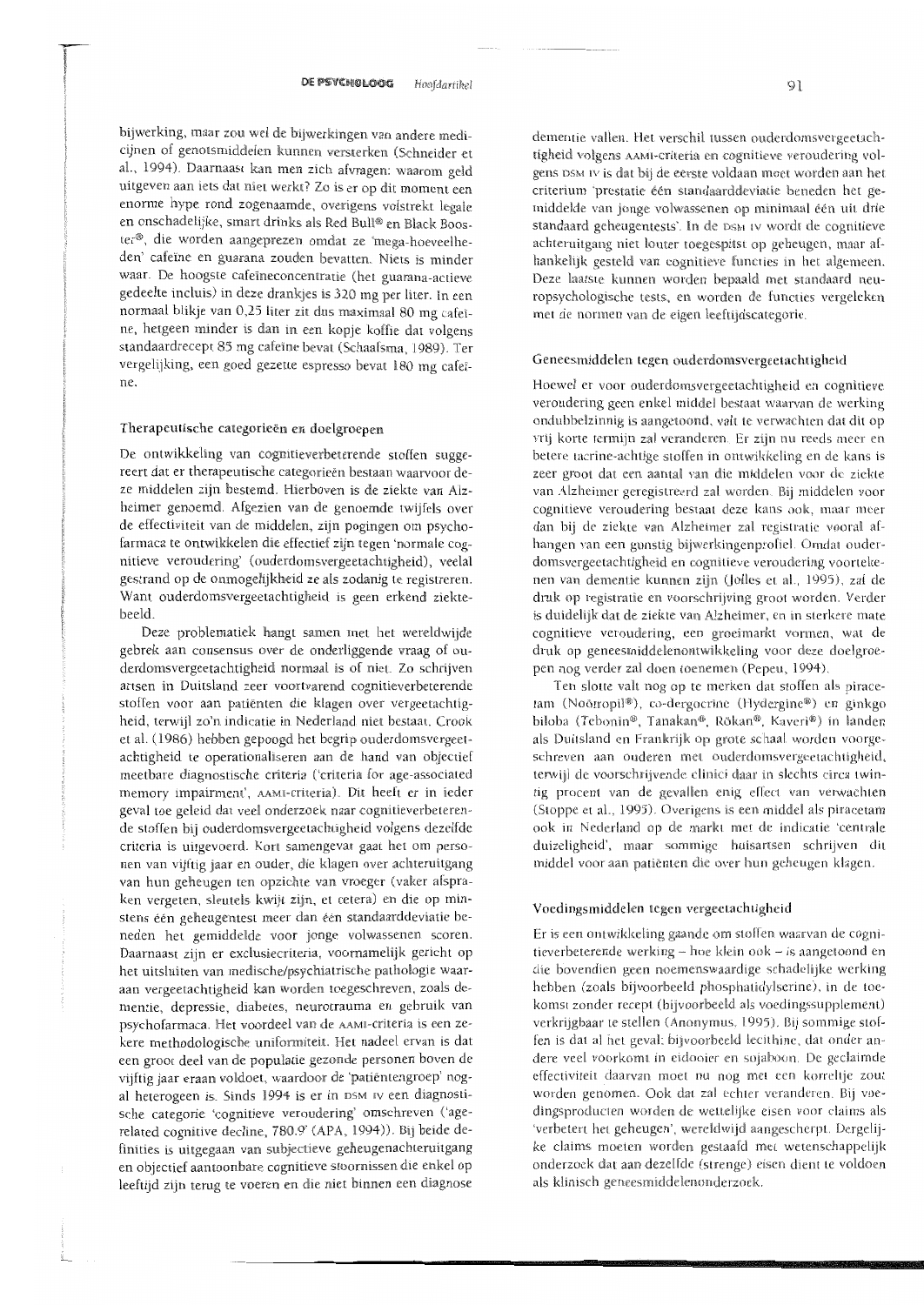## Smart drugs: koffie en tabak?

Zoals eerder opgemerkt, wordt door de apostelen van de smart drugs verkondigd dat deze stoffen ook bij normale gezonde jonge mensen tot een vergroting van hun cognitieve en/of intellectuele capaciteiten kunnen leiden. Slechts bij de stof nicotine is voor deze veronderstelling enige steun gevonden (Warburton, 1992; Warburton et al., 1984). Nicotine verbetert de prestatie van gezonde vrijwilligers op aandachts- en geheugentaken (Rusted et al., 1994). Ook is gerapporteerd dat de Raven 1Q-score significant verbeterde na toediening van nicotine (Stough et al., 1994). Een Brits epidemiologisch onderzoek bij zevenduizend mensen liet zien dat jarenlang dagelijks gebruik van cafeïne in koffie en thee, geassocieerd was met betere prestaties op reactietijd-, visuospatiele redeneer- en geheugentaken (Jarvis, 1993). Er werd een positief lineair verband gerapporteerd tussen de dagelijkse cafeïneconsumptie en cognitieve prestatie. In de studie was gecontroleerd voor de samenhang met sociale klasse, opleidingsniveau, huisbezit, alcoholgebruik, rookgewoonte, gebruik van kalmeringsmiddelen en subjectief ervaren gezondheid.

#### Het bestrijden van 'stupid drugs'

Smart drugs worden in gebruikerskringen ook aangewend om residu-effecten (katers) te bestrijden van alcohol- en xTC. Beide stoffen gaan gepaard met cognitief dysfunctioneren (Hindmarch et al., 1991; Krystal et al., 1992; Schneider et al., 1994). De vraag of er smart drugs bestaan die in die zin effectief zijn, of die wellicht negatieve effecten hebben op aspecten van drugsmisbruik, is op basis van publicaties nauwelijks te beantwoorden. Van de zogenaamde serotonine,-antagonisten, die eigenlijk mislukt zijn als cognition enhancers, wordt beweerd dat ze effectief zouden zijn in de behandeling van onder andere alcoholverslaving (Costall & Naylor, 1992). Van veel stoffen die als cognition enhancer door het leven gaan, doen - hoofdzakelijk off-the-record spectaculaire verhalen de ronde over hun werking bij het tegengaan van de (cognitief incapaciterende) effecten van alcohol. Dit geldt bijvoorbeeld voor piracetam. Of het hierbij om de cognitieve effecten gaat of om symptomen van andere aard, is niet helemaal duidelijk. In een (niet-gepubliceerde) studie waarin wij de proef op de som hebben genomen, bleek dat piracetam wel de door alcohol geïnduceerde evenwichtsverstoring kon tegengaan, maar niet de vertraagde informatieverwerking. Wederom zijn er slechts voor cafeïne (Azcona et al., 1995; Hasenfratz et al., 1993) en nicotine (Kerr et al., 1991) studies bekend waaruit blijkt dat deze stof cognitieve functies verbetert, die door voorafgaand alcoholgebruik zijn verslechterd. Voorts is cafeïne enigszins effectief in het bestrijden van cognitieve dysfunctie door slaapmiddelenkaters (Mattila et al., 1992; Rush et al., 1994).

## Co-medicatie

Ten slotte zouden cognitieverbeterende stoffen kunnen worden voorgeschreven ter begeleiding van medicatie waarvan bekend is dat zij cognitieve dysfunctie als bijwerking heeft, zoals antidepressiva, antipsychotica en antihistaminica. Bij antihistaminica (middelen tegen hooikoorts) is zo'n ontwikkeling reeds gaande. Het middel acrivastine dat cognitieverslechterende bijwerkingen vertoont, wordt in combinatie gegeven met pseudo-efedrine, een stimulerend middel waardoor de cognitieve bijwerkingen weer verdwijnen (Ramaekers & O'Hanlon, 1994). Zulke combinaties zijn ook denkbaar bij antidepressiva en antipsychotica - al moet gezegd worden dat het natuurlijk beter is eerst op zoek te gaan naar doeltreffende medicatie zonder cognitieve bijwerkingen. Er is zelfs gesuggereerd dat het excessieve rook- en koffiedrinkgedrag van psychiatrische patiënten dient om de cognitieve bijwerkingen van psychofarmaca te bestrijden (Van Putten, 1989).

Bij het gebruik van antidepressiva zijn er ook andere nieuwe inzichten. Bij depressies treden vrijwel altijd cognitieve dysfuncties op (geheugenproblemen en aandachtsstoornissen). Bij de behandeling van depressie is pas recent de overtuiging ontstaan dat verbetering van die dysfuncties vrijwel altijd optreedt, wanneer er maar antidepressiva worden gegeven die geen negatieve cognitieve bijwerkingen hebben. Vaak worden nog de oude tricyclische antidepressiva gegeven, terwijl deze middelen juist cognitieve stoornissen kunnen veroorzaken. Cognitieverbetering wordt vaak gezien bij de categorieën antidepressiva die bekend zijn als selectieve serotonine-heropnameremmers (Geretsegger et al., 1994) en reversibele MAO-A-remmers. Bovendien blijkt dat deze cognitieverbetering niet alleen een indirect gevolg is van opklaring van de depressie (Fudge et al., 1990), maar ook rechtsreeks farmacologisch gemedieerd kan worden (Wesnes et al., 1990). Dit betekent dus dat er cognitieverbeterende antidepressiva bestaan. Een soortgelijke trend is ook te constateren bij de ontwikkeling van antipsychotica (Davidson & Keefe, 1995). Het betreft hier de zogenaamde atypische antipsychotica, stoffen met minder cognitieverslechterende bijwerkingen dan de klassieke neuroleptica. De vraag of er atypische antipsychotica zijn die intrinsiek cognitieverbeterende eigenschappen hebben, kan (nog) niet worden beantwoord.

## Werkingen en mechanismen

Globaal beschreven berusten werkingsmechanismen van cognitieverbeterende stoffen op het verbeteren van de effectiviteit van de neurotransmissie door acetylcholine, noradrenaline, serotonine, dopamine en glutamaat. Daarnaast is ook de bescherming tegen zuurstoftekort belangrijk; door verbetering van hersendoorbloeding, versterking van het zenuwcelmembraan, verhoging van de gehaltes aan zenuwuitgroeifactor en verhoging van het hersenmetabolisme door verbeterd energietransport en verhoogde glucoseopname. Een voorbeeld van een goed uitgezocht werkingsmechanisme is dat van tacrine. Deze stof is een zogenaamde cholinesteraseremmer: hij remt de activiteit van het enzym acetylcholinesterase, dat zorgt voor de afbraak van acetylcholine. Doordat de afbraak van acetylcholine wordt geremd, neemt de totale hoeveelheid acetylcholine in de synaptische spleet toe en daarmee de effectiviteit en duur van de acetylcholineneurotransmissie. Daarnaast is bekend dat acetylcholine een belangrijke functie vervult bij leren en geheugen. Wanneer bij gezonde normale proefpersonen de acetylcholine-neuro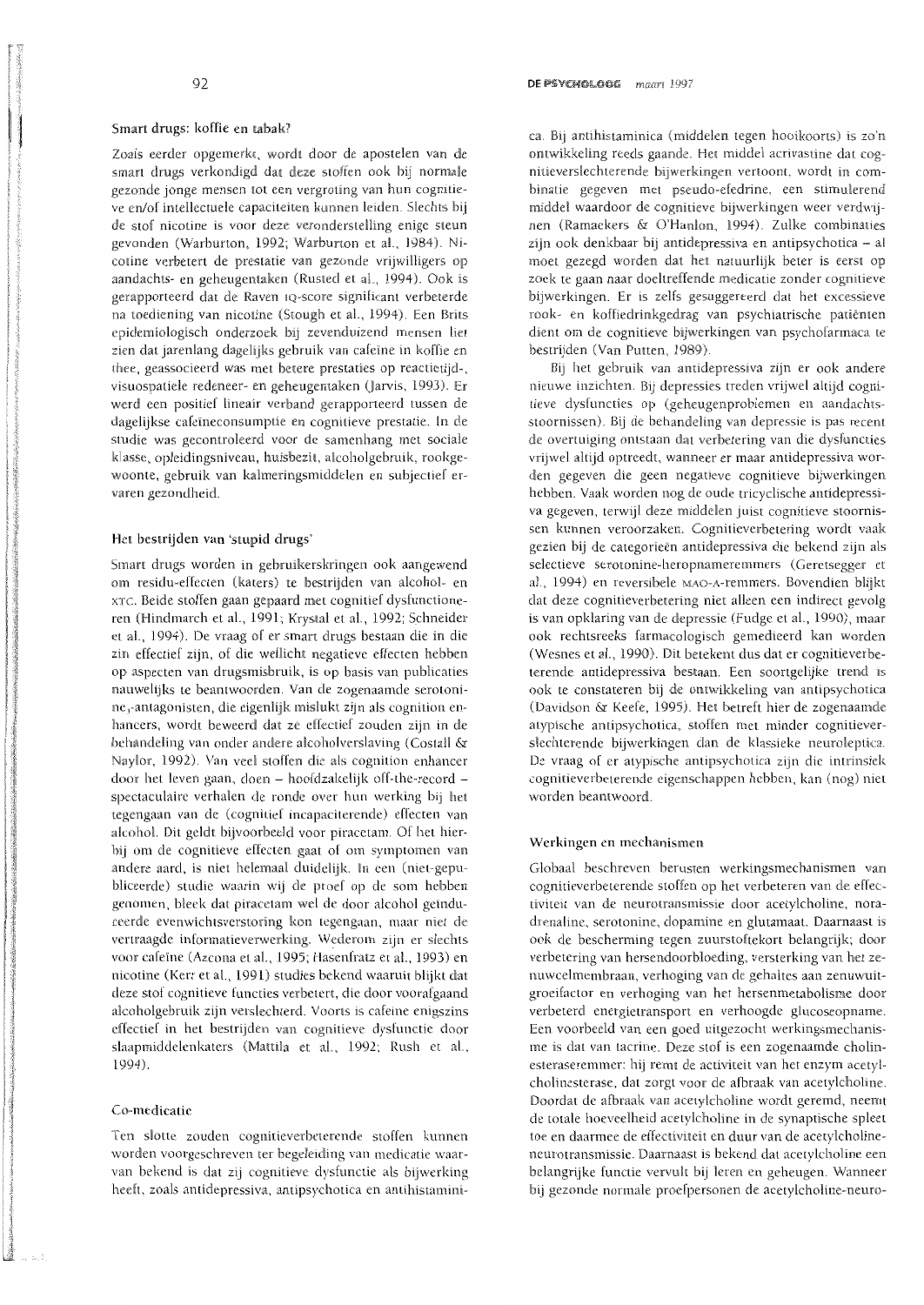transmissie wordt geblokkeerd met de zuivere acetylcholine-antagonist scopolamine, ontstaan gedurende de tijd dat deze stof werkzaam is, vooral geheugenstoornissen en in mindere mate vertraging van informatieverwerking (Riedel, 1995). Deze verschijnselen zijn samengevat in de 'cholinerge hypothese van geriatrische dysfunctie' (Bartus et al., 1982).

Dat tacrine bij Alzheimerpatiënten tot een vertraagde achteruitgang leidt, komt vooral doordat bij deze patiënten de acetylcholine-omzet verlaagd is en er een pathologische afname van cholinerge neuronen plaatsvindt. Verhoging van de acetylcholine-omzet zou de pathologische afname van cholinerge neuronen op de lange duur kunnen vertragen. Dit effect kan ook worden bereikt met agonisten van cholinerge neuronen, of met precursors van acetylcholine. Er zijn twee typen acetylcholine-receptoren: muscarine- en nicotine-receptoren. De stof nicotine werkt dus als agonist van de nicotine-acetylcholine-receptor. De muscarine-receptoren zijn weer onder te verdelen in vijf subtypen: M1 t/m M5. De verfijning van cognitieverbeterende stoffen die het cholinerge systeem activeren zonder ernstige bijwerkingen, valt te verwachten van bijvoorbeeld selectieve muscarine M1-agonisten, omdat muscarine-M1-receptoren vooral in de hersenen voorkomen en minder in de periferie (Larson et al., 1991). De precursors van acetylcholine, zoals bijvoorbeeld lecithine, hebben als bezwaar dat ze de bloedhersenbarrière niet passeren en daardoor niet in staat zijn bij te dragen aan een verhoogde acetylcholine-omzet in de hersenen.

Voor een uitgebreide behandeling van stoffen die in de literatuur als cognition enhancer worden genoemd en hun bijbehorende werkingsmechanismen zij verwezen naar Riedel en Jolles (1996). Voor een uitgebreide behandeling van de diagnostische indicaties voor cognition enhancers zij verwezen naar Jolles et al. (1995).

#### Besluit

De cholinerge hypothese die ten grondslag ligt aan cognitieverbetering met farmaca, is eigenlijk vooral voor cognitiefpsychologen interessant: er is veel onderzoek gedaan waarbij cholinerge stoffen werden gebruikt om de neurochemische basis van aandacht en geheugen te bestuderen (Callaway et al., 1992: Rusted & Warburton, 1989; Warburton & Wesnes, 1984). Een andere implicatie van de cholinerge hypothese is dat psychofarmaca die als bijwerking blokkering van acetylcholine-receptoren hebben, geheugenstoornissen veroorzaken. Dit effect is vooral bekend bij tricyclische antidepressiva (Riedel & Van Praag, 1995), maar komt ook voor bij behandeling met antipsychotica, antihistaminica en anti-parkinson middelen.

Voor de therapie van de ziekte van Alzheimer valt er slechts een marginaal effect te verwachten van behandeling met cholinerge stoffen. Maar bij gebrek aan andere werkzame stoffen, kan zelfs een marginaal effect macro-economische gevolgen hebben. Uitstel van het moment van opname in een verpleeghuis met gemiddeld één tot twee maanden betekent al een forse kostenbesparing in de gezondheidszorg. De registratie van één cholinerge stof zoals tacrine, zal belangrijke gevolgen hebben voor ontwikkelingen in de farmaceutische industrieën. Velen van hen zullen eerder kiezen voor een relatief snelle ontwikkeling van een cholinerge 'me-too' drug, die in vergelijking met tacrine iets selectiever zal zijn en iets minder bijwerkingen zal hebben, dan het jarenlang volgen van geldverslindende researchprogramma's op basis van meer innovatieve, maar ook meer speculatieve farmacologische strategieën. Onder deze laatste valt bijvoorbeeld de ontwikkeling van stoffen die rechtstreeks ingrijpen op het amyloid-eiwit, dat betrokken is bij de vorming van zogenaamde 'seniele tangles' en 'plaques' in de hersenen. Hoe dan ook zal de kennis over de neurochemische basis van cognitie toenemen.

In Nederland is experimentele behandeling van Alzheimerpatiënten met tacrine mogelijk bij psychiatrische en/of neurologische afdelingen van enkele academische ziekenhuizen in onder andere Maastricht, Groningen en Amsterdam.

#### Literatuur

- Anonymus (1995), Brain foods in de 21ste eeuw. Vlees in Voeding, 12, 7-9
- APA (Ed.). (1994). Diagnostic and statistical manual of mental disorders. Fourth edition. Washington, DC: American Psychiatric Association.
- Azcona, O., Barbanoj, M.J., Torrent, J. & Jane, F. (1995). Evaluation of the central effects of alcohol and caffeine interaction. Br J Clin Pharmacol, 40, 393-400.
- Bartus, R.T., Dean, R.L., Beer, B. & Lippa, A.S. (1982). The cholinergic hypothesis of geriatric memory dysfunction. Science, 217, 408-417.
- Bylinski, G. (1986). Medicine's next marvel: the memory pill. Fortune, 48-51.
- Callaway, E., Halliday, R. & Naylor, H. (1992). Cholinergic activity and constraints on information processing. Biological Psychology, 33, 1-22.
- Costall, B. & Naylor, R.J. (1992). Anxiolytic potential of 5-HT3 receptor antagonists. Pharmacol Toxicol, 70, 157-162.
- Crook, T., Bartus, R.T., Ferris, S.H., Whitchouse, P., Cohen, G.D. & Gershon, S. (1986). Age-associated memory impairment: proposed diagnostic criteria and measures of clinical change. Report of a National Institute of Mental Health work group. Developmental Neuropsychology, 2, 261-276.
- Davidson, M. & Keefe, R. (1995). Cognitive impairment as a target for pharmacological treatment in schizophrenia. Schizophrenia Research, 17, 123-129.
- Davis, R.E., Doyle, P.D., Carroll, R.T., Emmerling, M.R. & Jaen, J. (1995). Cholinergic therapies for Alzheimer's disease. Palliative or disease altering? Arzneimittelforschung, 45, 425-431.
- Dean, W., Morgenthaler, J. & Fowkes, S. (1993). Smart Drugs II: the next generation. New drugs and nutrients to improve your memory and increase your intelligence (Vol. 2), Menlo Park, CA: Health Freedom Publications.
- Fudge, LL., Perry, P.J., Garvey, M.J. & Kelly, M.W. (1990). A comparison of the effect of fluoxetine and trazodone on the cognitive functioning of depressed outpatients. J Affect Disord, 18, 275-280.
- Geretsegger, C., Böhmer, F. & Ludwig, M. (1994). Paroxetine in the elderly depressed patient: randomized comparison with fluoxetine of efficacy, cognitive and behavioural effects. International Clinical Psychopharmacology, 9.
- Giurgea, C.E. (1972). Vers une pharmacologie de l'activité integrative du cerveau Actual Pharmacologie, 25, 115-157.
- Gouliaev, A.H. & Senning, A. (1994). Piracetam and other structurally related nootropics. Brain Research Reviews, 19, 180-222.
- Hasenfratz, M., Bunge, A., Dal Pra, G. & Battig, K. (1993). Antagonistic effects of caffeine and alcohol on mental performance parameters. Pharmacol Biochem Behav. 46, 463-465
- Hindmarch, L., Kerr, J.S. & Sherwood, N. (1991). The effects of alcohol and other drugs on psychomotor performance and cognitive function. Alcohol & Alcoholism, 26, 71-79
- Jarvis, M. (1993). Does caffeine intake enhance absolute levels of cognitive performance? Psychopharmacology, 110, 45-52.
- Jolles, J., Verhey, F.R.J., Riedel, W.J. & Houx, P.J. (1995). Cognitive impairment in elderly people: predisposing factors and implications for experimental drug studies. Drugs & Aging, 7, 459-479.
- Kerr, I.S., Sherwood, N. & Hindmarch, I. (1991). Separate and combined effects of the social drugs on psychomotor performance. Psychopharmacology Berl, 104. 113.110